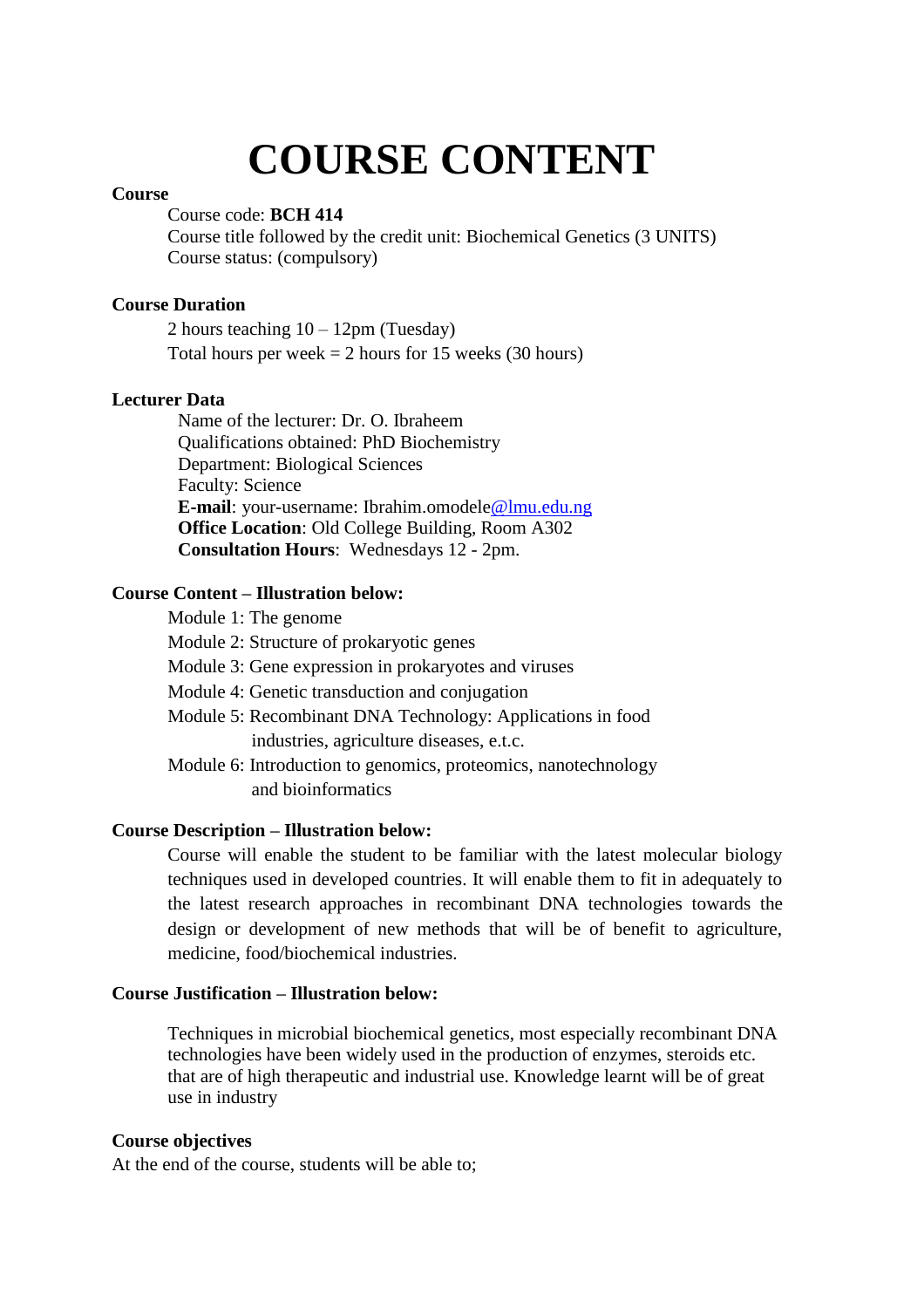- i. Understand the structure and expression of prokaryotic genes
- ii. Understand methods of sub-cellular cloning and heterogenic gene expression used in recombinant DNA technology
- iii. Understand the applications of these genetically modified organisms in agriculture, medicine and food/biochemical companies

#### **Course Requirement:**

Pass grade in BCH 316 (Metabolism of Nucleic Acids)

| method of Gruding Tim example below |                             |              |  |
|-------------------------------------|-----------------------------|--------------|--|
| S/N                                 | Grading                     | Score $(\%)$ |  |
|                                     | Test                        | 10           |  |
|                                     | Assignment                  |              |  |
|                                     | Practical (laboratory work) | 15           |  |
|                                     | <b>Final Examination</b>    | 70           |  |
|                                     | <b>Total</b>                | <b>100</b>   |  |

## **Method of Grading- An example below**

## **Course Delivery Strategies – Illustration below:**

Course delivery will be by Face-to-face method, Participatory method and Lecture method. Assignments will be given out to students periodically as individual and in groups.

## **LECTURE CONTENT**

## $\triangleright$  **Week 1 & 2:** The genome

#### **Objectives**

The students at the end of the lectures for the week should be able to have in-depth knowledge of gene structure and organization

#### **Description**

First hour: *In-depth discussion of nature and function all genes that are present in living cells. These include DNA, mRNA, tRNA, rRNA, sRNA etc.*  Second hour *Discussion on genetic code*

#### **Study Question:**

*Enumerate the function of various genes in cell.*

## **Reading List –**

Biochemistry, Third edition (2005) by Voet and Voet, Wiley, ISBN: 978- 0-471-19350-0.

Lehninger Principles of Biochemistry, Fourth Edition (2005) by David L. Biochemistry by Nelson and Michael M. Cox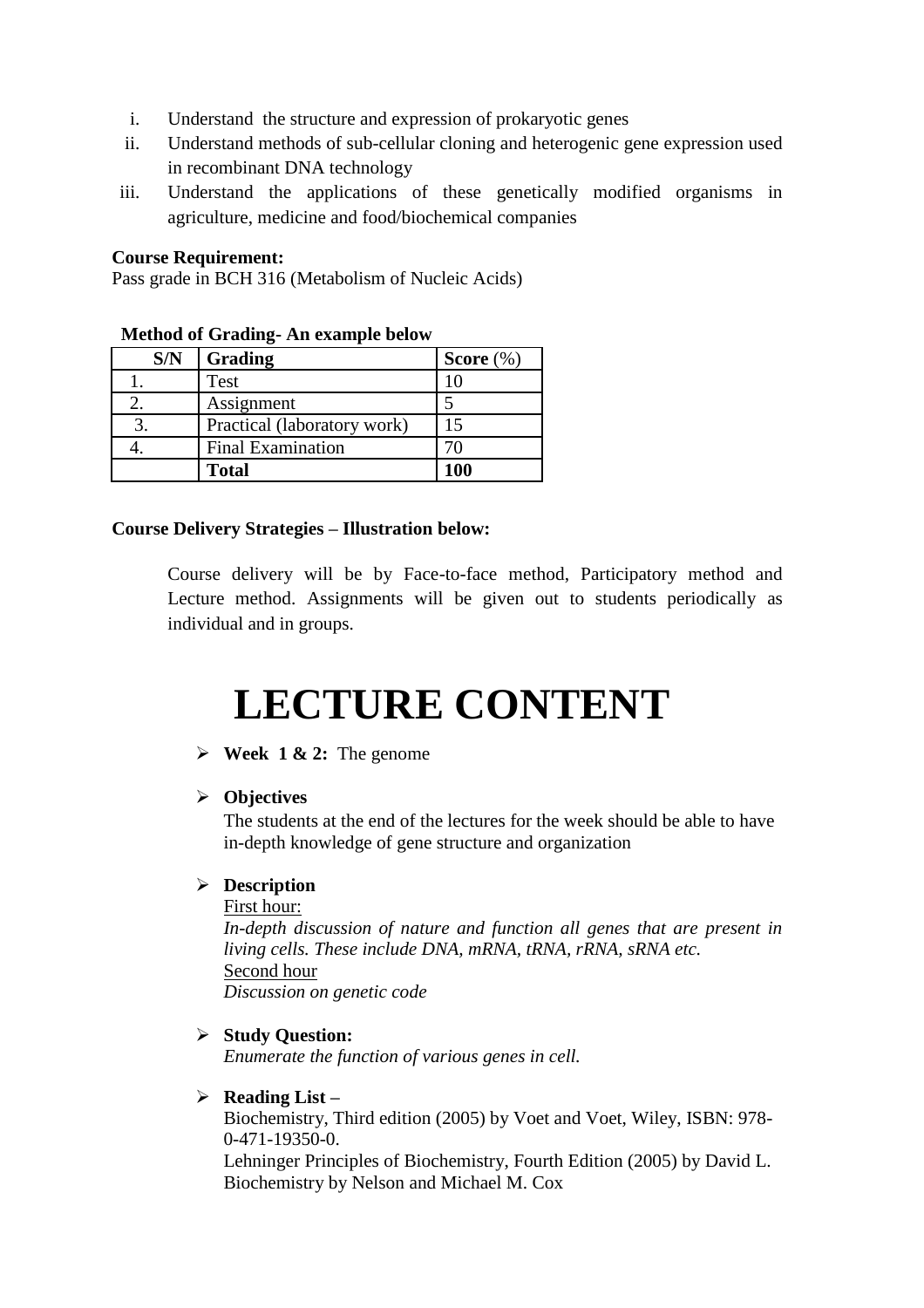**Week 3, 4 & 5:** Structure of prokaryotic genes

## **Objectives**

The students at the end of the lectures for the week should be able to know the prokaryotic gene architecture and the similarities and differences that exist between it and eukaryotic genes.

## **Description**

## First hour:

*Different components in prokaryotic gene architecture; gene promoter and regulatory site, coding region and terminator sequence.*  Second hour

*The structural differences between the prokaryotic and eukaryotic genes*

## **Study Question:**

*Describe gene architecture. What roles do the gene promoter plays in expression and regulation of a gene.*

## **Reading List –**

Biochemistry, Third edition (2005) by Voet and Voet, Wiley, ISBN: 978- 0-471-19350-0.

Lehninger Principles of Biochemistry, Fourth Edition (2005) by David L. Biochemistry by Nelson and Michael M. Cox

**Week 6, 7 & 8:** Gene expression in prokaryotes and viruses.

## **Objectives**

The students at the end of the lectures for the week should be able to know and understand the various means whereby genes may be expressed and /or in prokaryotes and viruses.

## **Description**

#### First hour:

*Bacteria plasmids; various types of plasmids. Methods of transfer of genetic material; recombination, conjugation* Second hour *Methods of transfer of genetic material; transformation, transduction*

#### **Study Question:**

*Discuss the various methods in gene transfer.*

#### **Reading List –**

Biochemistry, Third edition (2005) by Voet and Voet, Wiley, ISBN: 978- 0-471-19350-0.

Lehninger Principles of Biochemistry, Fourth Edition (2005) by David L. Biochemistry by Nelson and Michael M. Cox

 **Week 9, 10 &11:** Recombinant DNA Technology: Applications in food industries, agriculture diseases, e.t.c.